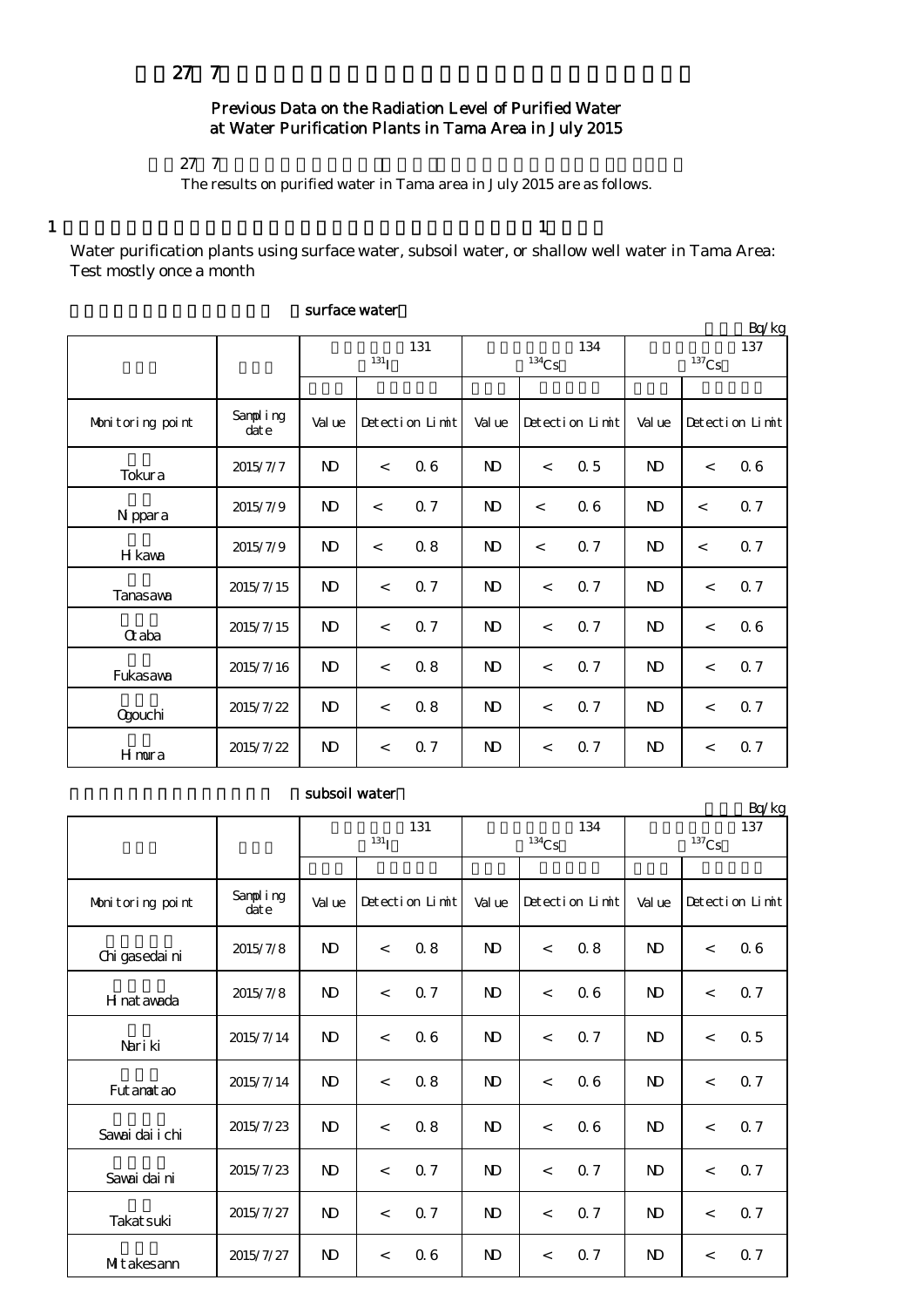# shallow well

|                  |                   |                         |         |                 |              |          |                 |          |         | $\frac{\mu}{\beta}$ |
|------------------|-------------------|-------------------------|---------|-----------------|--------------|----------|-----------------|----------|---------|---------------------|
|                  |                   | 131<br>131 <sub>T</sub> |         |                 |              |          | 134             | 137      |         |                     |
|                  |                   |                         |         |                 |              | $134$ Cs |                 | $137$ Cs |         |                     |
|                  |                   |                         |         |                 |              |          |                 |          |         |                     |
| Monitoring point | Sampling<br>dat e | Val ue                  |         | Detection Limit | Val ue       |          | Detection Limit | Val ue   |         | Detection Limit     |
| Sugi nami        | 2015/7/2          | N <sub>D</sub>          | $\,<\,$ | 0.7             | $\mathbf{D}$ | $\,<\,$  | 06              | ND.      | $\,<\,$ | 0.7                 |
| Kaniyot sugi     | 2015/7/13         | $\mathbf{D}$            | $\,<\,$ | 0.7             | $\mathbf{D}$ | $\,<\,$  | 06              | ND.      | $\,<\,$ | 0.7                 |
| kamiisi hara     | 2015/7/21         | $\mathbf{D}$            | $\,<\,$ | 0.8             | ND.          | $\,<\,$  | Q 7             | ND.      | $\,<\,$ | 0.8                 |

### $2 \t 3 \t 1$

Source water in taken form deep well: Test mostly once every three month

|                                 |                   |                           |                          |                 |              |                          |                 |                            |                          | Bq/kg           |
|---------------------------------|-------------------|---------------------------|--------------------------|-----------------|--------------|--------------------------|-----------------|----------------------------|--------------------------|-----------------|
|                                 |                   | 131<br>$131$ <sub>I</sub> |                          |                 |              | $^{134}\mathrm{Cs}$      | 134             | 137<br>$^{137}\mathrm{Cs}$ |                          |                 |
|                                 |                   |                           |                          |                 |              |                          |                 |                            |                          |                 |
| Monitoring point                | Sampling<br>dot e | Val ue                    |                          | Detection Limit | Val ue       |                          | Detection Limit | Value                      |                          | Detection Limit |
| Kanikit adai                    | 2015/7/7          | $\mathbf{D}$              | $\,<\,$                  | 0.7             | $\mathbf{N}$ | $\,<$                    | 0.8             | $\mathbf{D}$               | $\,<$                    | 0.7             |
| <b>Qgava</b>                    | 2015/7/8          | $\mathbf{D}$              | $\,<\,$                  | 0.7             | $\mathbf{N}$ | $\,<$                    | 0.8             | $\mathbf{D}$               | $\,<$                    | 0.7             |
| Ji ndai ji                      | 2015/7/9          | $\mathbf{D}$              | $\,<$                    | 0.8             | $\mathbf{N}$ | $\,<$                    | 0.6             | $\mathbf{N}$               | $\,<$                    | 0.7             |
| Hıssanusashi nodai              | 2015/7/13         | $\mathbf{N}$              | $\,<\,$                  | 0.9             | N)           | $\,<$                    | 0.7             | $\mathbf{N}$               | $\,<\,$                  | 0.7             |
| Taki nosava                     | 2015/7/13         | $\mathbf{D}$              | $\overline{\phantom{0}}$ | 06              | $\mathbf{N}$ | $\,<\,$                  | 0.6             | $\mathbf{D}$               | $\overline{\phantom{0}}$ | 0.9             |
| Yaho                            | 2015/7/14         | $\mathbf{N}$              | $\,<\,$                  | 0.7             | $\mathbf{N}$ | $\,<$                    | 0.6             | $\mathbf{D}$               | $\overline{\phantom{a}}$ | 0.8             |
| Kokubunji ki tanachi d<br>ai ni | 2015/7/21         | ND.                       | $\,<$                    | 0.7             | N)           | $\,<$                    | 0.5             | ND.                        | $\,<\,$                  | 0.8             |
| H gashi koi gakubo              | 2015/7/21         | $\mathbf{N}$              | $\,<\,$                  | 0.7             | $\mathbf{N}$ | $\,<$                    | 0.6             | $\mathbf{D}$               | $\,<$                    | 0.7             |
| Haranachi da                    | 2015/7/22         | $\mathbf{N}$              | $\,<$                    | 06              | $\mathbf{N}$ | $\,<$                    | 0.5             | $\mathbf{D}$               | $\,<$                    | 0.7             |
| Akat suki cho                   | 2015/7/23         | $\mathbf{N}$              | $\,<$                    | 0.8             | $\mathbf{N}$ | $\overline{\phantom{a}}$ | 0.7             | $\mathbf{D}$               | $\overline{\phantom{a}}$ | 0.8             |
| Tachi kawasunagawa              | 2015/7/28         | $\mathbf{N}$              | $\,<$                    | 0.7             | $\mathbf{N}$ | $\,<$                    | 0.8             | $\mathbf{D}$               | $\,<\,$                  | 0.8             |
| Tachi kawasakaecho              | 2015/7/28         | $\mathbf{D}$              | $\,<\,$                  | 0.7             | $\mathbf{N}$ | $\,<$                    | 0.6             | $\mathbf{N}$               | $\,<$                    | 06              |
| Tanadaira                       | 2015/7/28         | $\mathbf{N}$              | $\,<$                    | 0.7             | $\mathbf{N}$ | $\,<$                    | 06              | $\mathbf{D}$               | $\,<$                    | 0.7             |

 $Br/kg$